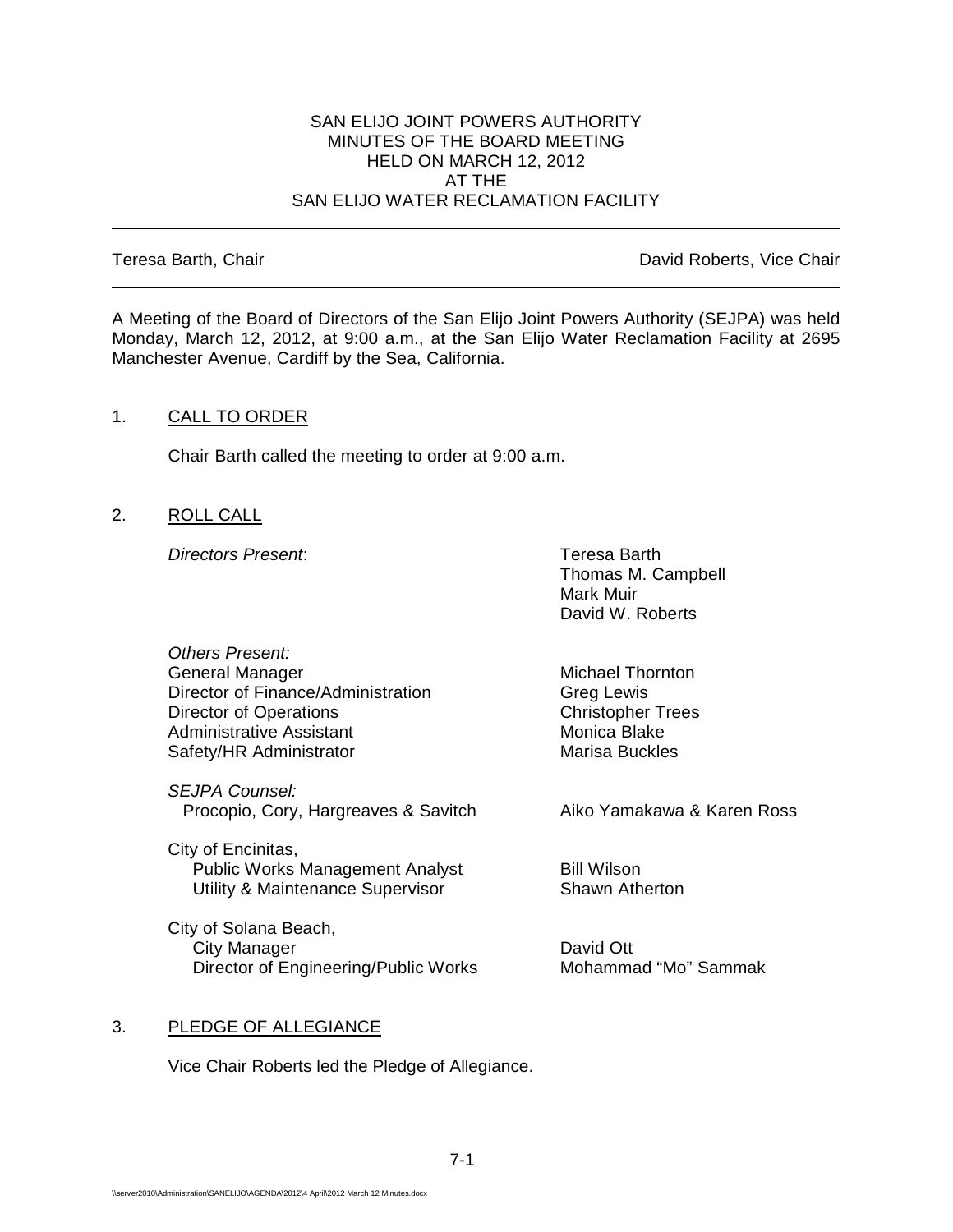# 4. ORAL COMMUNICATIONS

None

# 5. PRESENTATION OF AWARDS

None

# 6. CONSENT CALENDAR

Moved by Vice Chair Roberts and seconded by Board Member Muir to approve the Consent Calendar with unanimous vote of approval.

Consent Calendar:

| Agenda Item No. 7  | Approval of Minutes for the February 13, 2012 meeting                           |
|--------------------|---------------------------------------------------------------------------------|
| Agenda Item No. 8  | Approval for Payment of Warrants and<br>Monthly<br><b>Investment Report</b>     |
| Agenda Item No. 9  | San Elijo Water Reclamation Facility Treated Effluent<br>Flows - Monthly Report |
| Agenda Item No. 10 | San Elijo Joint Powers Authority Recycled Water Program<br>- Monthly Report     |
| Agenda Item No. 11 | San Elijo Joint Powers Authority Audit Process                                  |

# 12. ITEMS REMOVED FROM CONSENT CALENDAR

None

# 13. NORTH SAN DIEGO COUNTY REGIONAL RECYCLED WATER PROJECT – APPROVAL FOR FUNDING PROGRAMMATIC ENVIRONMENTAL IMPACT REPORT AND PROJECT FEASIBILITY STUDY

The General Manager reported that the twelve governmental organizations that make up the North San Diego County Regional Recycled Water Project retained the consulting firm RMC Engineering to prepare a Regional Recycled Water Facilities Plan. This engineering report is expected to be completed in May 2012. The General Manager stated that the next step in the planning process is to prepare a project feasibility study and a programmatic environmental impact report (PEIR). With the completion of the feasibility study and the PEIR, greater clarity will be gained for expanding and interconnecting recycled water systems within North San Diego County.

Projects being considered include expanding existing irrigation recycled water projects, industrial use of recycled water, development of regional storage, and purification for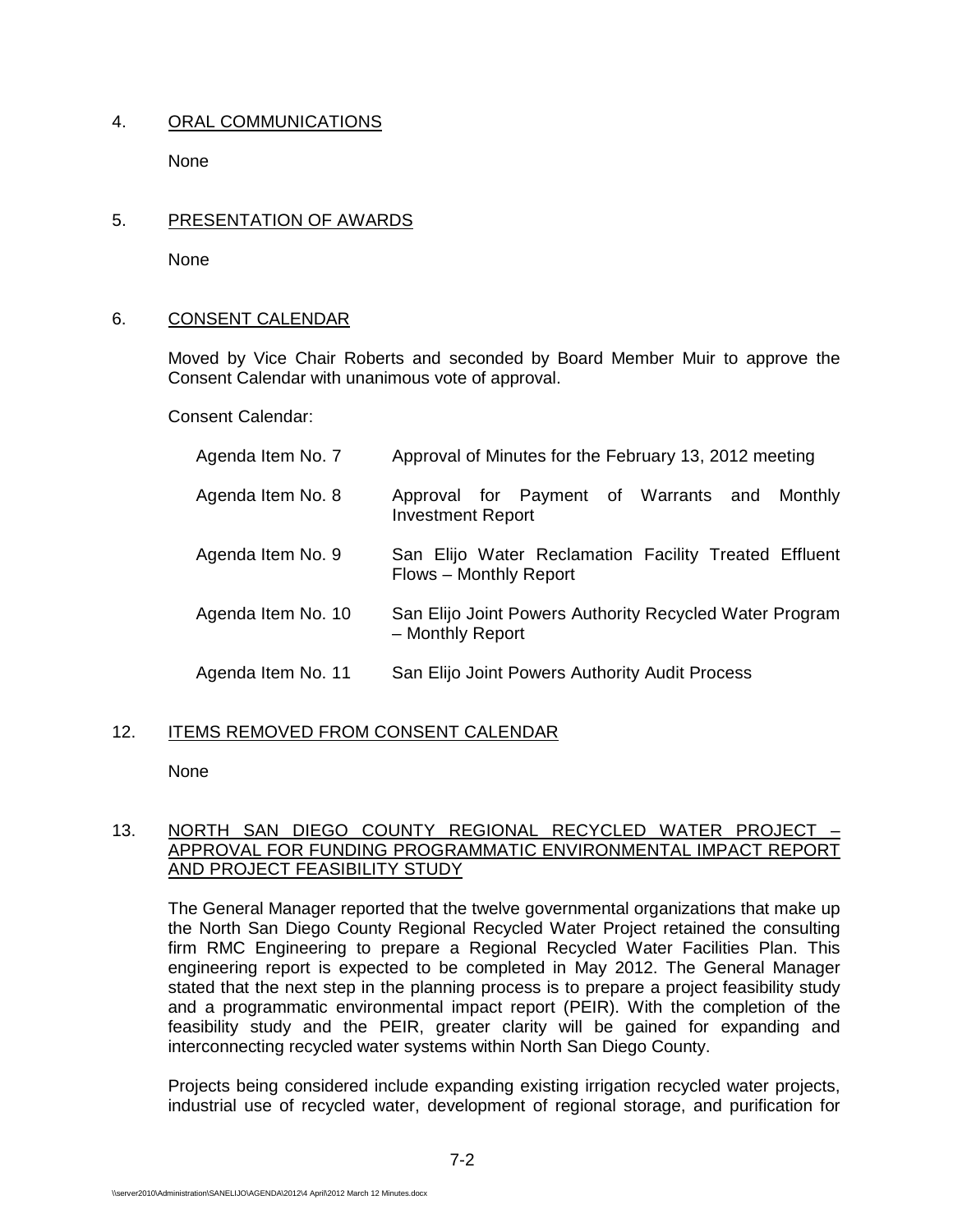replenishing drinking water supplies. The anticipated cost of the Feasibility Study and PEIR is approximately \$482,000. It is expected that the SEJPA's portion of this cost will not exceed \$60,250 and these funds are available in the Water Reclamation Program Budget. Upon completion of the study and PEIR, project costs can be submitted for full grant reimbursement.

Moved by Board Member Muir and seconded by Vice Chair Roberts to:

- 1. Approve funding for the Programmatic Environmental Impact Report and Project Feasibility Study, not-to-exceed \$60,250; and
- 2. Authorize the General Manager to execute a Regional Agreement for joint cost sharing of the Programmatic Environmental Impact Report and Project Feasibility Study, not-to-exceed \$60,250.

Motion carried with unanimous vote of approval.

# 14. GENERAL MANAGER'S REPORT

The General Manager provided an update on construction activities of the San Elijo Water Reclamation Facility. He stated that there is currently three contractors on site; Southern Contracting Company for the Electrical Upgrades Project, ARB for the City of Encinitas's Olivenhain Force Main Replacement Project, and W.M. Lyles for the Advanced Water Treatment Project. Board Member Campbell requested the SEJPA staff research if the abandoned force main could be of value to the SEJPA in the future. Michael Thornton reported that he will be attending the WateReuse Annual Conference in Sacramento on Sunday, March 25 through Tuesday, March 27.

# 16. GENERAL COUNSEL'S REPORT

General Counsel Aiko Yamakawa stated that the FPCC has scheduled a hearing on March 15 in regard to amending the Political Reform Act regulation in reference to appointments to a committee, board or commission of a public agency that would essentially create an exception to the \$250 personal financial effects threshold, by clarifying that such appointments are not deemed to have a material financial effect on the public official's economic interests in his/her personal finances.

Board Member Campbell asked for a future update on the LAFCO issue that was mentioned in the February 2012 meeting.

## 17. BOARD MEMBER COMMENTS

Chair Barth mentioned her observation of a large amount of construction occurring in the Camp Pendleton base that could have a potential need for recycled water.

Vice Chair Roberts stated that NCTD is considering opening a stop at Camp Pendleton and also at the Convention Center. Also, the California Coastal Commission has approved environmental water initiatives at the Del Mar Fairgrounds.